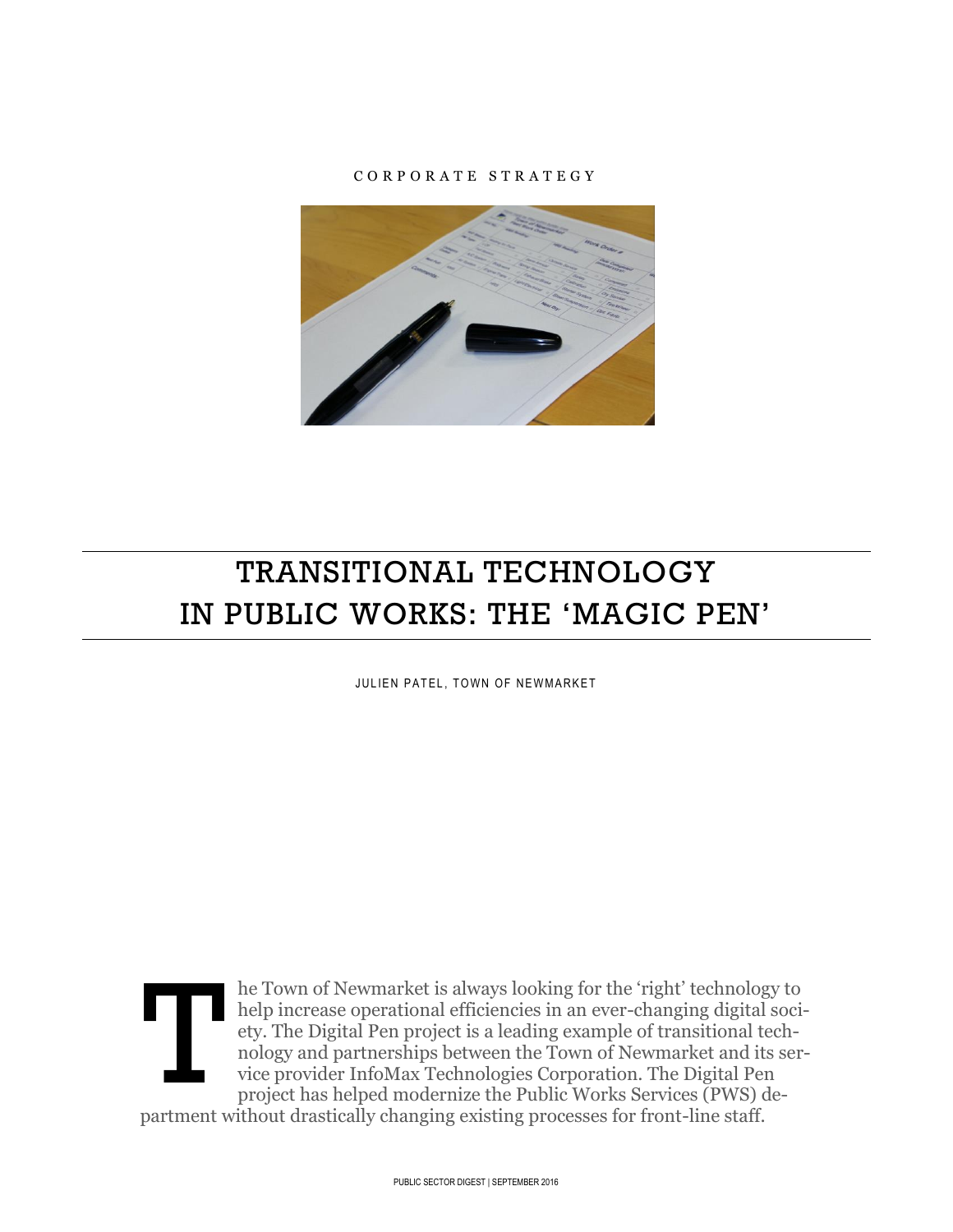## I. PROJECT OVERVIEW

In 2015, the Town of Newmarket's Information Technology (IT) and Public Works Services departments partnered with Digital Pen provider Infomax Technologies Corporation to pilot their web-based workflow management system (iFormation) and Digital Pen solution. This article focuses on the integration of the Digital Pen solution in the PWS' Fleet division. The Digital Pen has helped increase Fleet's administrative efficiency in regards to processing work orders by 1200 percent. This project exemplifies how the digital pen solution is both flexible and scalable in the municipal sector.

In the PWS department, Fleet is responsible for providing service to all vehicles and Town owned motorized equipment (assets), whether in-house or through a vendor. Each time an asset is brought to Fleet for repair or servicing, a Fleet work order is created through Newmarket's Work Order Management System, JD Edwards (JDE). A work order form is used by a mechanic to detail the maintenance and repair needs of each asset. Using the Digital Pen solution, mechanics fill out one standardized work order form. The form is a simplified one-page document that allows required data to be captured and exported into JDE. Written entries on each form are recognized through an optical module (scanning device) in each pen.

Each pen stroke on a work order form is digitized through the optical module and saved as data onto a pen's digital storage. The pen is able to save what is written as data because of a dot matrix design that is printed on the work order form by Newmarket's printers. Each dot represents a location on a uniquely identifiable page similarly to GPS coordinates. When a mechanic writes over each dot on the work order form, the pen records and links the data to a unique record on each page. The data is then uploaded to iFormation and the pen is charged once returned to its docking station. The uploaded data is then inventoried, time-stamped, and made searchable through a user friendly web-interface on iFormation. When the recorded data is uploaded, a digitized and editable version is also created into a PDF document.

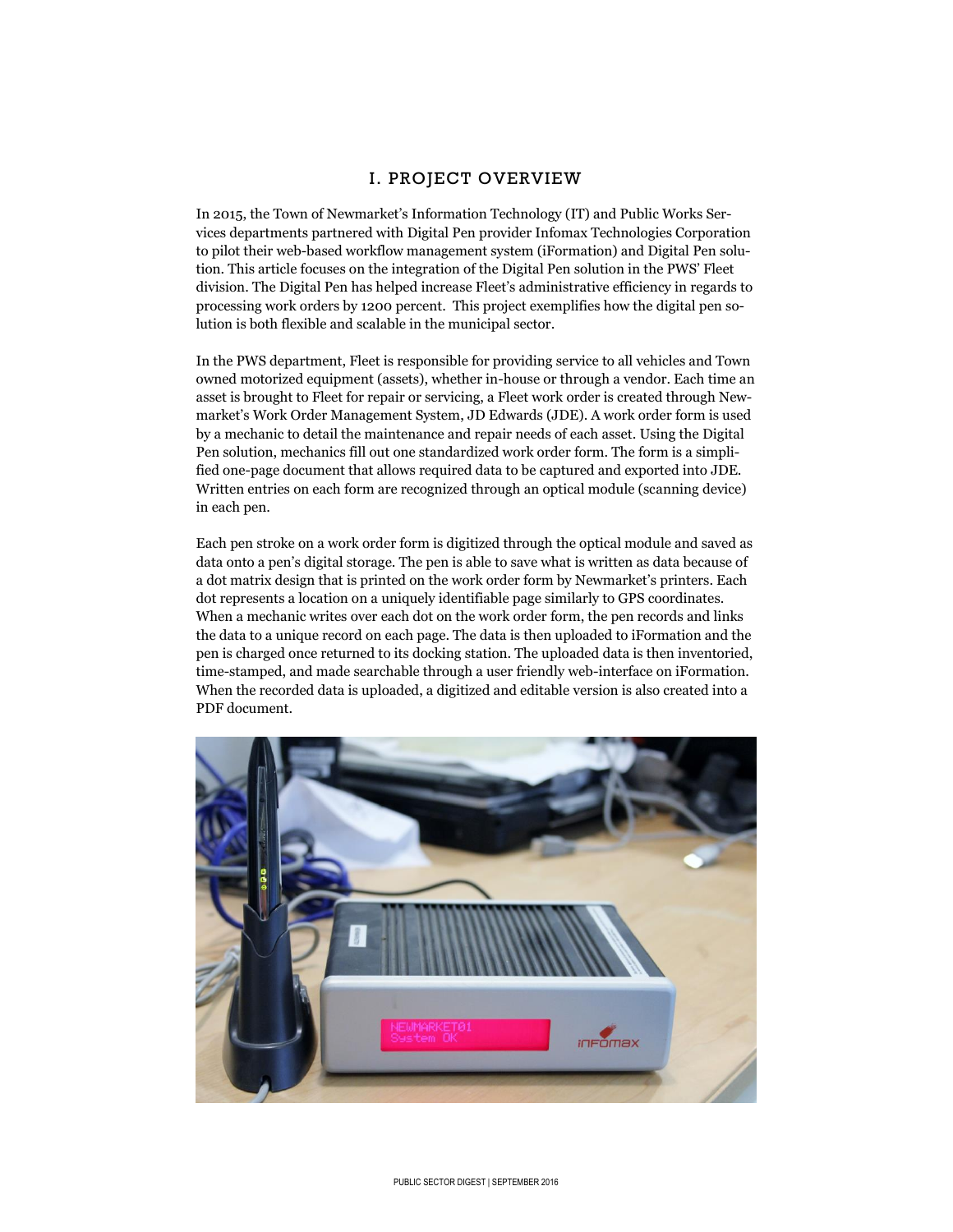PWS administrative staff uses iFormation's web-based editor to validate the written entries and ensure the data is converted properly. Once the data is validated, it is uploaded directly into JDE through custom scripting designed by Newmarket and Infomax. The integration increased administrative time efficiency by 1200 percent on average for every work order.

The Digital Pen solution, popularly known by staff as the 'Magic Pen', required minimal change management for frontline staff when implemented. Staff was asked to follow four steps:

- 1) Use the digital pen when managing work orders;
- 2) Do not lose it;
- 3) Draw within the fillable boxes on each form; and
- 4) Ensure that the pen is docked at the end of the day.

Alternative uses for digital pen technology are top of mind for PWS management due to incredible results and minimal change for staff. The Digital Pen solution is also being seriously considered in other business areas at the Town of Newmarket due to its general applicability and scalability as a workflow solution.

### II. TECHNOLOGY & CULTURE

PWS is always looking for ways to optimize their business operations while improving upon their organizational culture. The department began to strategically focus on transforming its various business processes through technology around five years ago. This effort led PWS management to consider enterprise and cloud-based technology with the goal of automating manual processes. Introducing transitional technology in the last year allowed PWS to transition their business operations into the digital era, while not significantly impacting front-line staff. The Digital Pen solution helped Fleet assess their manual, tedious, and time consuming administrative processes through workflow automation.

A key objective of this pilot project is to reduce manual tasks and eliminate duplicated efforts that are performed by staff. The need to increase efficiencies with minimal change to staffs' daily routines was important in managing organizational culture. PWS management felt that minimal change is achieved through flexibility in data collection. Administrative staff re-designed their support processes using iFormation without significantly impacting the front-line staff that collects data.

With each work order, the iFormation system helps create a new database, a historical record, and provides access to data in the field. Staff are also comforted knowing that they can still refer to a paper form in the event that the system is not available. This flexibility is helping to align PWS processes with initiatives such as Open Data and Asset Management without managing a paperless change management approach.

"The Digital Pen has helped increase Fleet's administrative efficiency in regards to processing work orders by 1200 percent."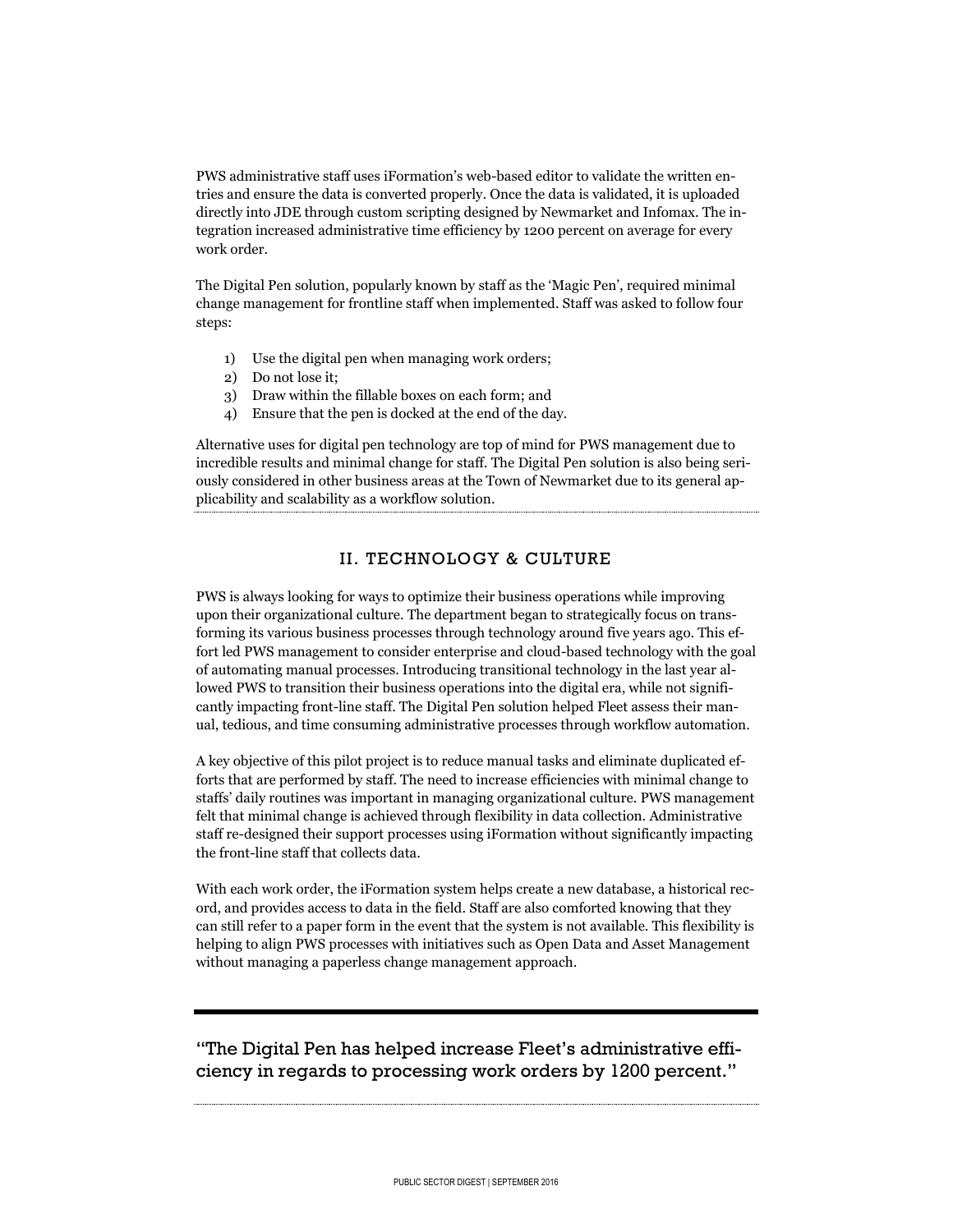## III. OPERATIONAL EFFICIENCIES

The Digital Pen solution processed 573 work orders successfully from December 2015 to July 2016 (8 months). By using a conservative average, the Town saves over eight minutes per work order, which equates to 76 hours of work since launching the project.

In the past, each work order averaged nine minutes of administrative staff time. The work order process now averages 45 seconds when using the Digital Pen and a standardized work order form. The necessary fields are inputted or checked by the mechanic, which sends programmed codes to JDE automatically. The form reduced the amount of comments needed by mechanics and administrative staff to detail the work.

The old work order process averaged four pages of paper due to the number of hand written comments detailing work. Fleet's simplified one-page work order has also reduced paper consumption by 1719 pages. This automation process demonstrates a performance increase of 1200 percent in administrative efficiency alone, saves paper, and reduces paper storage needs. Staff are also happier as they are not required to undertake tedious and manually intensive tasks – everyone is working smarter.

## IV. PARTNERSHIPS

This project was developed on the premise of forging partnerships. Newmarket intended on developing a proof of concept pilot project that was inexpensive but presented the potential of yielding incredible benefits to stakeholders. A standard procurement process lead Newmarket to issue a Request for Proposal (RFP) designed for a digital pen implementation pilot, which led to Infomax being awarded the contract. Infomax was looking to enter the municipal public works sector and Newmarket was looking to try transitional technology without a large capital investment. The pilot's scope included workflow automation in the Fleet division as it relates to Work Orders and the Water/Wastewater division's Locate Request process. The scope was identified by the IT department and the PWS joint steering committee.

PWS brought forward the Digital Pen concept to the IT-PWS steering committee, which is jointly managed between IT staff and PWS management staff on a monthly basis. The steering committee discusses the goals and objectives of different business units in PWS and addresses how IT services and staff can be of support. IT staff frequently work with PWS management, administrative staff, and front-line employees to find cost-effective solutions that meet their unique needs. This partnership between departments has been very successful in evolving how PWS leverages technology and is a model for other departments.

PWS Management intended on modernizing data collection and implementing automated workflow processes while ensuring that staff continue with familiar practices. Front line staff were comfortable using a larger pen while the administrative staff that support mechanics were eager to learn how to use the iFormation platform. Administrative staff sought to increase their productivity and free up time for other tasks through workflow automation. The PWS management team, administrative staff, and the mechanics collaborated through every step of this project and aligned their goals under one vision. Each stakeholder had an understanding of each person's role and ensured that the work orders were managed as efficiently as possible. This team mentality helps the project continue to find further efficiency gains in creating enhanced workflows.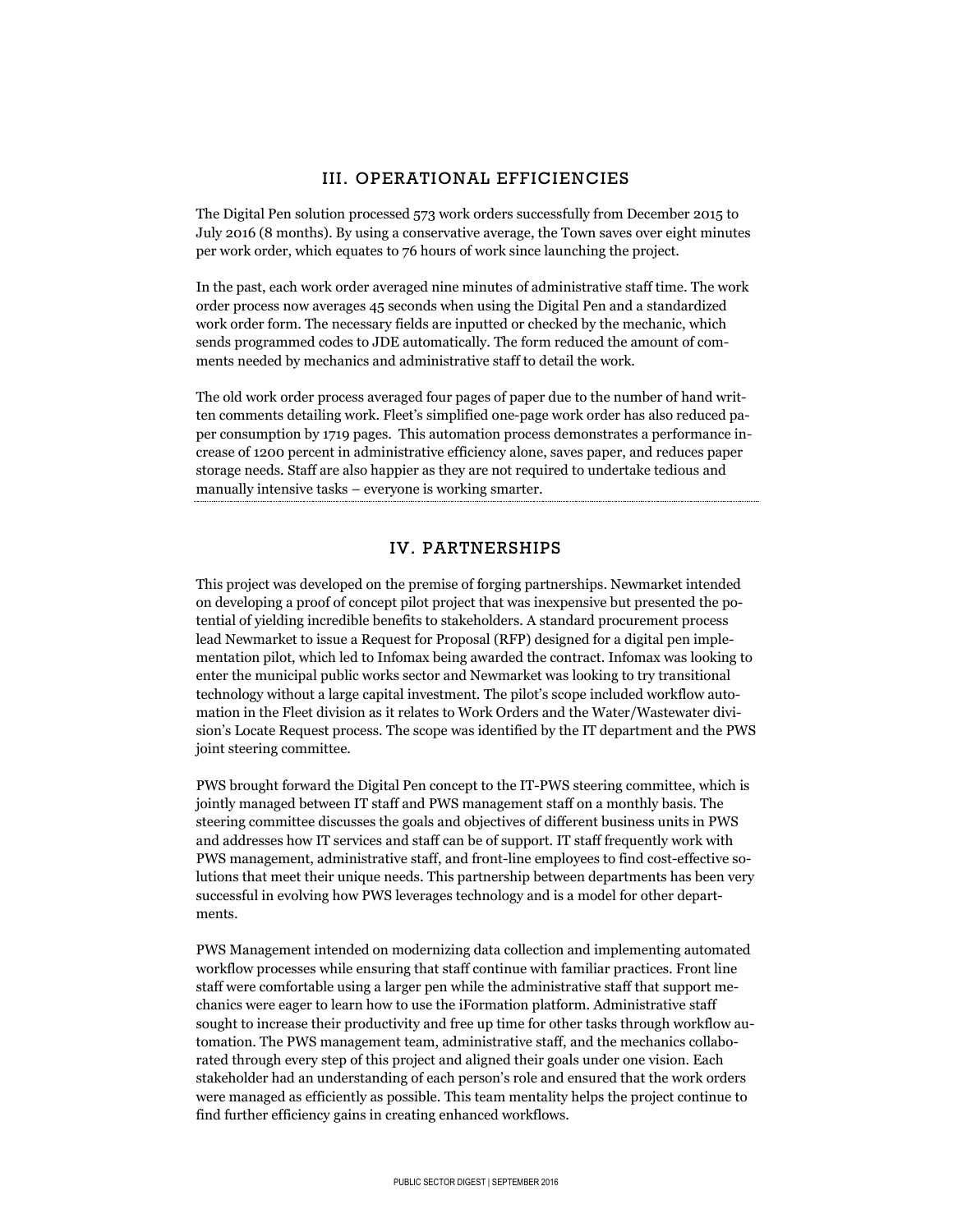"By using a conservative average, the Town saves over eight minutes per work order, which equates to 76 hours of work since launching the project."

#### V. STAKEHOLDERS

#### **Town of Newmarket – Public Works Services**

- The PWS management team is responsible for identifying business areas and possible processes that can be improved upon. In pursuing operational optimization, PWS approached IT with an idea for optimizing how staff manually complete forms.
- Mechanics and administrative staff were integral to the implementation of the digital pen project. They worked with IT department's project management staff, Infomax, and their management to uncover every step of how they operate and to modernize their business practice using the Digital Pen solution. They make up the main user-group which supplies quality assurance/quality control staff with needed feedback to maximize Newmarket's resource investment.

#### **Town of Newmarket – Information Technology**

 IT project management staff are responsible for managing the relationship between the vendor and the PWS department. They ensure that the project is implemented as agreed upon and on schedule. Project requests and initial software support is provided by Newmarket's IT department before contacting the vendor.

#### **InfoMax Technologies Corporation, a Canadian based company located in Markham, Ontario.**

 Infomax presented a unique opportunity for Newmarket to be their first municipal partner. Their business focus is largely supplying the healthcare industry with this Digital Pen technology. PWS management saw this as an opportunity for a pilot project and sought out a partnership opportunity with Infomax. PWS and Infomax identified mutual interests that allowed them to explore the municipal government sector while PWS was able to pilot new transitional technology. Infomax senior staff worked with the Town throughout every project phase. Infomax leveraged their resources to ensure that the Digital Pen project, scope and partnership were a top priority.

#### VI. FLEET'S NEXT STEPS

Newmarket and Infomax IT staff are implementing an automated data export process from JDE to the iFormation platform. This integration will allow for work orders to be pre-populated and printed automatically with relevant JDE database information, such as the Work Order number, Asset number, and the name of the asset's manufacturer – to name a few. This enhancement will eliminate the dependency on mechanics to assign JDE created work order numbers to digital forms and fill in asset related information automatically - which can take a few minutes when navigating JDE's 'busy' interfaces. Mechanics will be able to select from a pre-populated paper or digital form and begin their work. This